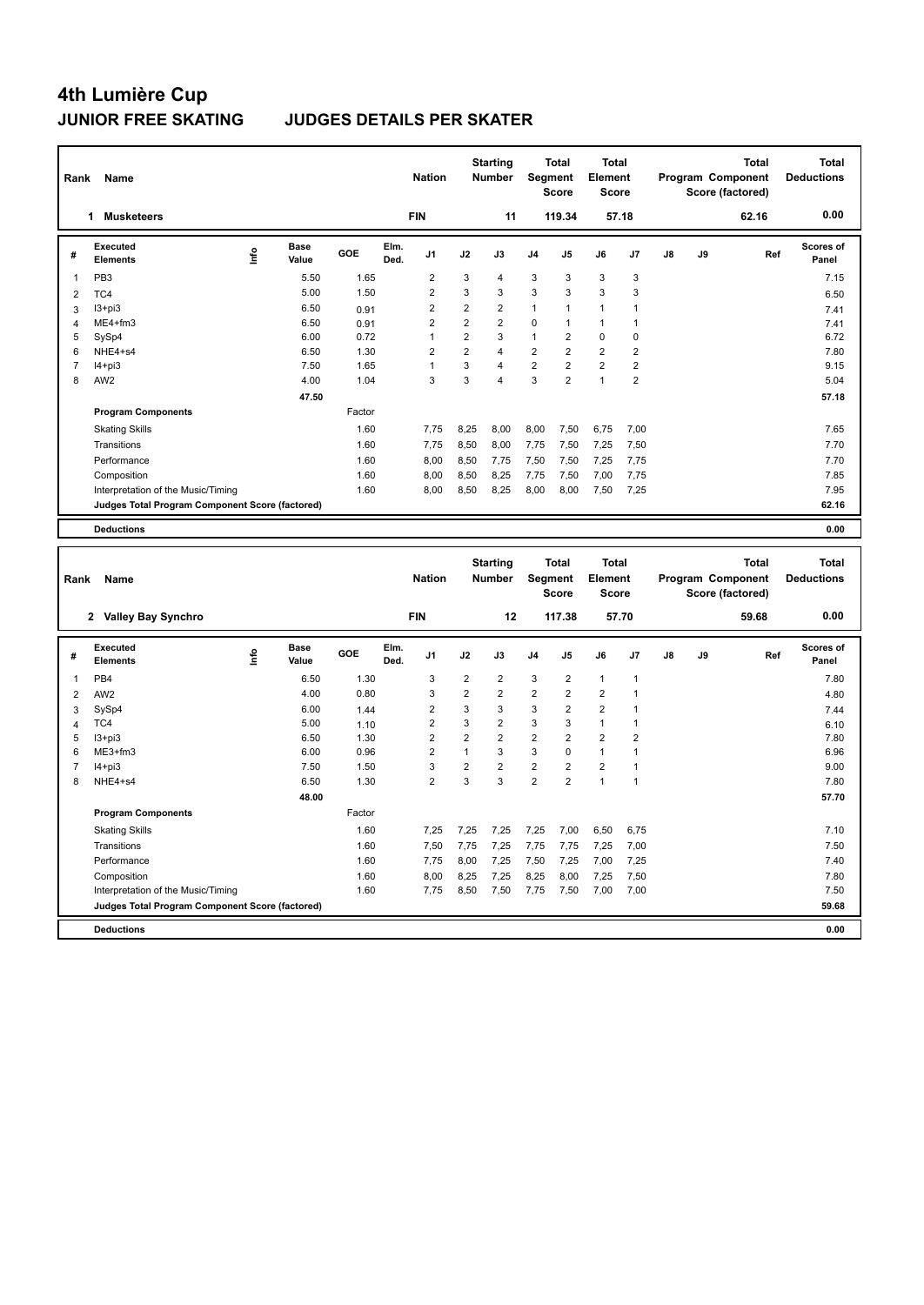### **JUNIOR FREE SKATING JUDGES DETAILS PER SKATER**

| Rank                | Name                                               |      |                      |              |              | <b>Nation</b>           |                | <b>Starting</b><br>Number | <b>Segment</b>          | <b>Total</b><br><b>Score</b> | <b>Total</b><br>Element<br><b>Score</b> |                |               |    | <b>Total</b><br>Program Component<br>Score (factored) | <b>Total</b><br><b>Deductions</b> |
|---------------------|----------------------------------------------------|------|----------------------|--------------|--------------|-------------------------|----------------|---------------------------|-------------------------|------------------------------|-----------------------------------------|----------------|---------------|----|-------------------------------------------------------|-----------------------------------|
|                     | 3 Les Suprêmes                                     |      |                      |              |              | CAN                     |                | 13                        |                         | 114.72                       |                                         | 54.32          |               |    | 60.40                                                 | 0.00                              |
| #                   | Executed<br><b>Elements</b>                        | ١nf٥ | <b>Base</b><br>Value | GOE          | Elm.<br>Ded. | J <sub>1</sub>          | J2             | J3                        | J4                      | J5                           | J6                                      | J <sub>7</sub> | $\mathsf{J}8$ | J9 | Ref                                                   | Scores of<br>Panel                |
| 1                   | TC4                                                |      | 5.00                 | 1.40         |              | 3                       | 3              | $\overline{2}$            | 3                       | 3                            | 3                                       | $\overline{2}$ |               |    |                                                       | 6.40                              |
| $\overline{2}$      | PB <sub>3</sub>                                    |      | 5.50                 | 1.10         |              | $\mathbf{1}$            | 3              | 3                         | $\overline{2}$          | 1                            | $\mathbf{1}$                            | 3              |               |    |                                                       | 6.60                              |
| 3                   | $13 + pi2$                                         |      | 5.00                 | 0.90         |              | 2                       | 3              | $-2$                      | 2                       | 1                            | $\overline{2}$                          | $\overline{2}$ |               |    |                                                       | 5.90                              |
| 4                   | SySp4                                              |      | 6.00                 | 0.72         |              | $\mathbf{1}$            | $\mathbf{1}$   | $\overline{2}$            | $\overline{\mathbf{c}}$ | 1                            | $\mathbf{1}$                            | $\overline{1}$ |               |    |                                                       | 6.72                              |
| 5                   | NHE4+s4                                            |      | 6.50                 | 1.30         |              | $\mathbf{1}$            | $\overline{2}$ | $\overline{\mathbf{c}}$   | $\overline{\mathbf{c}}$ | 3                            | $\overline{2}$                          | $\overline{2}$ |               |    |                                                       | 7.80                              |
| 6                   | $13 + pi3$                                         |      | 6.50                 | 1.43         |              | $\overline{\mathbf{c}}$ | $\overline{2}$ | 3                         | $\overline{2}$          | 3                            | $\overline{2}$                          | $\overline{1}$ |               |    |                                                       | 7.93                              |
| $\overline{7}$      | ME4+fm3                                            |      | 6.50                 | 1.43         |              | $\overline{2}$          | 3              | $\overline{2}$            | $\overline{2}$          | 3                            | $\overline{2}$                          | $\overline{2}$ |               |    |                                                       | 7.93                              |
| 8                   | AW2                                                |      | 4.00                 | 1.04         |              | $\mathbf{1}$            | 3              | 3                         | 3                       | $\overline{2}$               | $\overline{2}$                          | 3              |               |    |                                                       | 5.04                              |
|                     |                                                    |      | 45.00                |              |              |                         |                |                           |                         |                              |                                         |                |               |    |                                                       | 54.32                             |
|                     | <b>Program Components</b>                          |      |                      | Factor       |              |                         |                |                           |                         |                              |                                         |                |               |    |                                                       |                                   |
|                     | <b>Skating Skills</b>                              |      |                      | 1.60         |              | 7,25                    | 7,25           | 7,25                      | 7,75                    | 7,50                         | 7,00                                    | 7,00           |               |    |                                                       | 7.25                              |
|                     | Transitions                                        |      |                      | 1.60         |              | 7,25                    | 8,25           | 7,50                      | 7,50                    | 7,25                         | 7,25                                    | 7,50           |               |    |                                                       | 7.40                              |
|                     | Performance                                        |      |                      | 1.60         |              | 7,75                    | 8,50           | 7,50                      | 8,00                    | 7,50                         | 7,25                                    | 7,75           |               |    |                                                       | 7.70                              |
|                     | Composition                                        |      |                      | 1.60         |              | 8,00                    | 8,75           | 7,50                      | 7,75                    | 7,50                         | 7,25                                    | 8,00           |               |    |                                                       | 7.75                              |
|                     | Interpretation of the Music/Timing                 |      |                      | 1.60         |              | 8,00                    | 8,00           | 7,25                      | 7,50                    | 7,50                         | 7,75                                    | 7,50           |               |    |                                                       | 7.65                              |
|                     | Judges Total Program Component Score (factored)    |      |                      |              |              |                         |                |                           |                         |                              |                                         |                |               |    |                                                       | 60.40                             |
|                     |                                                    |      |                      |              |              |                         |                |                           |                         |                              |                                         |                |               |    |                                                       |                                   |
|                     | <b>Deductions</b>                                  |      |                      |              |              |                         |                |                           |                         |                              |                                         |                |               |    |                                                       | 0.00                              |
|                     |                                                    |      |                      |              |              |                         |                |                           |                         |                              |                                         |                |               |    |                                                       |                                   |
| Rank                | Name                                               |      |                      |              |              | <b>Nation</b>           |                | <b>Starting</b><br>Number | Segment                 | <b>Total</b>                 | <b>Total</b><br>Element                 |                |               |    | <b>Total</b><br>Program Component                     | <b>Total</b><br><b>Deductions</b> |
|                     |                                                    |      |                      |              |              |                         |                |                           |                         | <b>Score</b>                 | <b>Score</b>                            |                |               |    | Score (factored)                                      |                                   |
|                     | 4 Zhemchuzhina                                     |      |                      |              |              | <b>RUS</b>              |                | 10                        |                         | 113.22                       |                                         | 54.34          |               |    | 58.88                                                 | 0.00                              |
| #                   | <b>Executed</b><br><b>Elements</b>                 | ١nfo | <b>Base</b><br>Value | GOE          | Elm.<br>Ded. | J <sub>1</sub>          | J2             | J3                        | J4                      | J5                           | J6                                      | J7             | J8            | J9 | Ref                                                   | Scores of<br>Panel                |
| 1                   | AL <sub>2</sub>                                    |      | 4.00                 | 0.80         |              | 3                       | $\mathbf{1}$   | $\overline{2}$            | $\overline{2}$          | $\overline{2}$               | $\overline{2}$                          | $\sqrt{2}$     |               |    |                                                       | 4.80                              |
|                     |                                                    |      | 5.00                 | 0.80         |              | $\overline{2}$          | $\overline{2}$ | $\mathbf{1}$              | 1                       | $\mathbf{1}$                 | $\overline{\mathbf{c}}$                 | $\overline{2}$ |               |    |                                                       |                                   |
| $\overline{2}$      | $13 + pi2$<br>PB <sub>3</sub>                      |      | 5.50                 |              |              | 0                       | $\mathbf{1}$   | $\mathbf 0$               | 1                       | 1                            | $\mathbf{1}$                            | $\overline{1}$ |               |    |                                                       | 5.80                              |
| 3                   | NHE4+s4                                            |      | 6.50                 | 0.44         |              | $\overline{1}$          | $\overline{2}$ | $\overline{2}$            | $\overline{2}$          | 3                            | $\overline{2}$                          | $\overline{1}$ |               |    |                                                       | 5.94                              |
| $\overline{4}$<br>5 | TC4                                                |      | 5.00                 | 1.17<br>0.80 |              | 3                       | $\mathbf{0}$   | $\Omega$                  | $\overline{2}$          | $\overline{c}$               | $\overline{2}$                          | $\overline{2}$ |               |    |                                                       | 7.67<br>5.80                      |
| 6                   | SySp4                                              |      | 6.00                 | 2.04         |              | 3                       | 5              | 4                         | 4                       | 3                            | 3                                       | $\overline{1}$ |               |    |                                                       | 8.04                              |
| $\overline{7}$      | ME4+fm3                                            |      | 6.50                 | 1.69         |              | 3                       | $\overline{c}$ | 3                         | 3                       | 3                            | $\overline{2}$                          | $\overline{2}$ |               |    |                                                       | 8.19                              |
| 8                   | $I4 + pi3$                                         |      | 7.50                 | 0.60         |              | $\overline{2}$          | 0              | $-2$                      | 1                       | 1                            | 1                                       | $\overline{1}$ |               |    |                                                       | 8.10                              |
|                     |                                                    |      |                      |              |              |                         |                |                           |                         |                              |                                         |                |               |    |                                                       |                                   |
|                     |                                                    |      | 46.00                | Factor       |              |                         |                |                           |                         |                              |                                         |                |               |    |                                                       | 54.34                             |
|                     | <b>Program Components</b><br><b>Skating Skills</b> |      |                      | 1.60         |              | 7,75                    | 7,25           | 7,25                      | 7,75                    | 7,75                         | 7,75                                    | 6,75           |               |    |                                                       | 7.55                              |

Performance 1.60 8,50 8,00 6,75 8,00 7,50 7,25 7,25 7.60 Composition 1.60 8,25 7,25 7,00 7,50 7,25 7,00 7,00 7.50 7,20 7,20 Interpretation of the Music/Timing 1.60 8,00 6,75 6,75 7,50 7,25 7,25 6,75 7.10

**Deductions 0.00 Judges Total Program Component Score (factored) 58.88**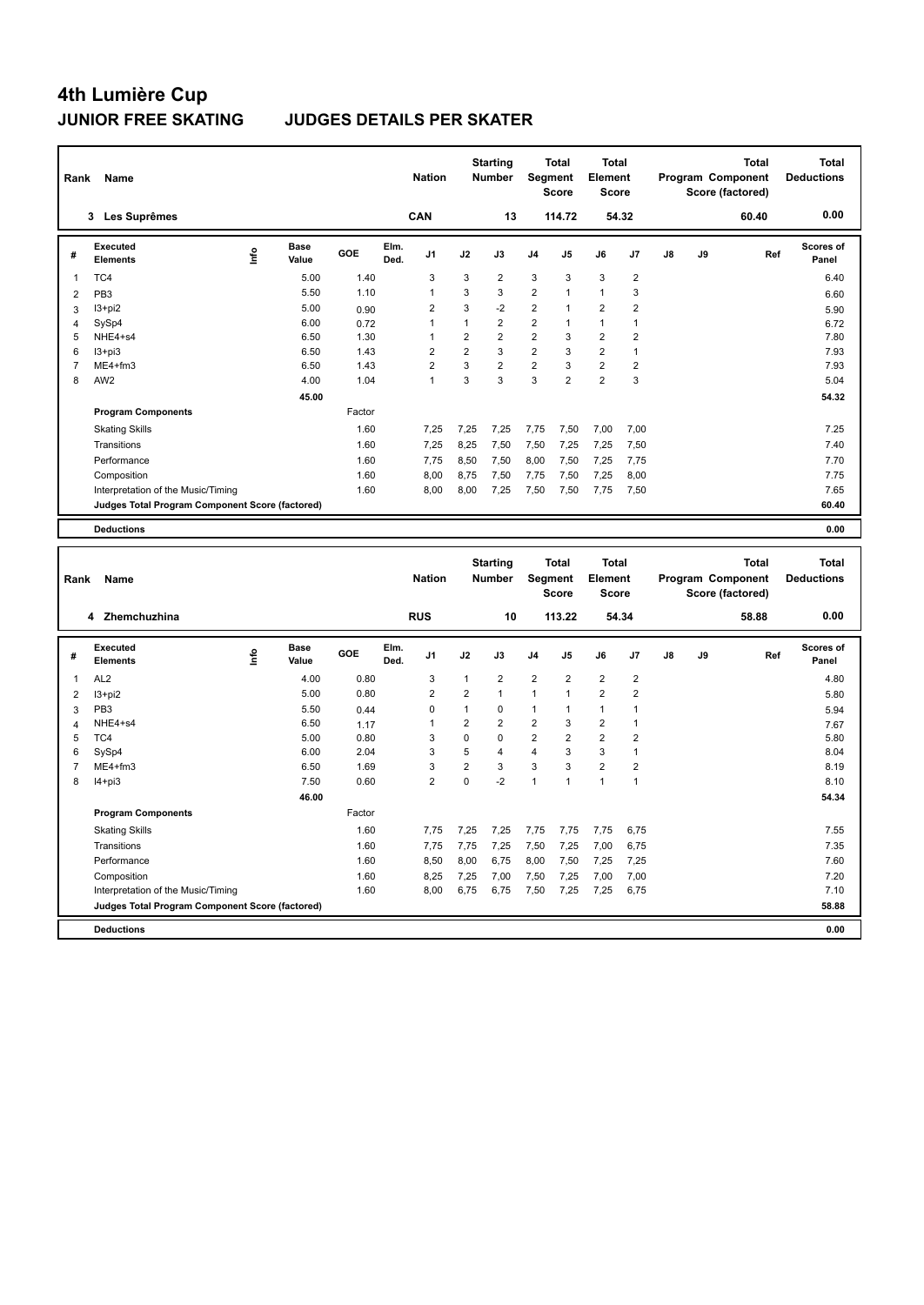### **4th Lumière Cup JUNIOR FREE SKATING JUDGES DETAILS PER SKATER**

| Rank           | Name                                            |    |                      |         |              | <b>Nation</b>  |                | <b>Starting</b><br><b>Number</b> | Segment        | <b>Total</b><br><b>Score</b> | <b>Total</b><br>Element<br><b>Score</b> |                         |    |    | <b>Total</b><br>Program Component<br>Score (factored) | <b>Total</b><br><b>Deductions</b> |
|----------------|-------------------------------------------------|----|----------------------|---------|--------------|----------------|----------------|----------------------------------|----------------|------------------------------|-----------------------------------------|-------------------------|----|----|-------------------------------------------------------|-----------------------------------|
|                | <b>Dream Edges</b><br>5                         |    |                      |         |              | <b>FIN</b>     |                | 9                                |                | 105.99                       | 51.03                                   |                         |    |    | 58.96                                                 | $-4.00$                           |
| #              | Executed<br><b>Elements</b>                     | ۴ů | <b>Base</b><br>Value | GOE     | Elm.<br>Ded. | J <sub>1</sub> | J2             | J3                               | J <sub>4</sub> | J5                           | J6                                      | J7                      | J8 | J9 | Ref                                                   | <b>Scores of</b><br>Panel         |
| 1              | PB <sub>4</sub>                                 |    | 6.50                 | 1.43    |              | $\overline{1}$ | $\overline{2}$ | $\overline{2}$                   | $\overline{2}$ | $\overline{2}$               | 3                                       | 3                       |    |    |                                                       | 7.93                              |
| $\overline{2}$ | ME4+fm3                                         |    | 6.50                 | 1.95    |              | 3              | 3              | 3                                | 3              | 3                            | 3                                       | 3                       |    |    |                                                       | 8.45                              |
| 3              | SySp4                                           |    | 6.00                 | 1.80    |              | $\overline{2}$ | 5              | $\overline{\mathbf{4}}$          | 3              | 3                            | 3                                       | $\overline{2}$          |    |    |                                                       | 7.80                              |
| 4              | TC4                                             |    | 5.00                 | 1.40    |              | 3              | $\overline{2}$ | 3                                | 3              | $\overline{2}$               | 3                                       | 3                       |    |    |                                                       | 6.40                              |
| 5              | $13 + pi3$                                      |    | 6.50                 | 1.30    |              | $\overline{2}$ | 3              | 3                                | 1              |                              | $\overline{2}$                          | $\overline{\mathbf{c}}$ |    |    |                                                       | 7.80                              |
| 6              | $13 + pi3$                                      | F  | 6.50                 | $-3.25$ |              | $-5$           | $-5$           | $-5$                             | $-5$           | $-5$                         | $-5$                                    | $-5$                    |    |    |                                                       | 3.25                              |
| $\overline{7}$ | NHE4+s4                                         | F  | 6.50                 | $-1.82$ |              | $-5$           | $-1$           | $-1$                             | $-5$           | $-4$                         | $-2$                                    | $-2$                    |    |    |                                                       | 4.68                              |
| 8              | AL <sub>2</sub>                                 |    | 4.00                 | 0.72    |              | 3              | $\overline{2}$ | 3                                | $\overline{2}$ | $\overline{1}$               | $\mathbf{1}$                            | $\mathbf{1}$            |    |    |                                                       | 4.72                              |
|                |                                                 |    | 47.50                |         |              |                |                |                                  |                |                              |                                         |                         |    |    |                                                       | 51.03                             |
|                | <b>Program Components</b>                       |    |                      | Factor  |              |                |                |                                  |                |                              |                                         |                         |    |    |                                                       |                                   |
|                | <b>Skating Skills</b>                           |    |                      | 1.60    |              | 7.50           | 7,50           | 7,00                             | 7,00           | 7,00                         | 7,00                                    | 7.25                    |    |    |                                                       | 7.15                              |
|                | Transitions                                     |    |                      | 1.60    |              | 8,00           | 7,75           | 7.00                             | 8,00           | 7.50                         | 7,75                                    | 7,25                    |    |    |                                                       | 7.65                              |
|                | Performance                                     |    |                      | 1.60    |              | 7,50           | 6,75           | 6.25                             | 6,75           | 6,50                         | 7,00                                    | 6,75                    |    |    |                                                       | 6.75                              |
|                | Composition                                     |    |                      | 1.60    |              | 8.25           | 8,00           | 7.25                             | 8,00           | 8.00                         | 8,00                                    | 7.75                    |    |    |                                                       | 7.95                              |
|                | Interpretation of the Music/Timing              |    |                      | 1.60    |              | 7,75           | 7,50           | 7,00                             | 7,75           | 7,50                         | 7,00                                    | 7,00                    |    |    |                                                       | 7.35                              |
|                | Judges Total Program Component Score (factored) |    |                      |         |              |                |                |                                  |                |                              |                                         |                         |    |    |                                                       | 58.96                             |
|                | <b>Deductions</b>                               |    | Falls:               | $-4.00$ |              |                |                |                                  |                |                              |                                         |                         |    |    |                                                       | $-4.00$                           |

| Rank | Name                                            |               |               |         |              | <b>Nation</b>  |          | <b>Starting</b><br><b>Number</b> | Segment        | <b>Total</b><br><b>Score</b> | <b>Total</b><br>Element<br><b>Score</b> |                |    |    | <b>Total</b><br>Program Component<br>Score (factored) | <b>Total</b><br><b>Deductions</b> |
|------|-------------------------------------------------|---------------|---------------|---------|--------------|----------------|----------|----------------------------------|----------------|------------------------------|-----------------------------------------|----------------|----|----|-------------------------------------------------------|-----------------------------------|
|      | <b>Team Spirit</b><br>6                         |               |               |         |              | <b>SWE</b>     |          | 8                                |                | 83.19                        |                                         | 36.55          |    |    | 46.64                                                 | 0.00                              |
| #    | Executed<br><b>Elements</b>                     | $\frac{6}{2}$ | Base<br>Value | GOE     | Elm.<br>Ded. | J <sub>1</sub> | J2       | J3                               | J <sub>4</sub> | J5                           | J6                                      | J <sub>7</sub> | J8 | J9 | Ref                                                   | Scores of<br>Panel                |
| 1    | TC <sub>1</sub>                                 |               | 2.00          | 0.32    |              | 2              | 1        | 2                                | $\mathbf{1}$   | $\mathbf{1}$                 | $\overline{2}$                          | $\overline{2}$ |    |    |                                                       | 2.32                              |
| 2    | SySp4                                           |               | 6.00          | $-0.24$ |              | 0              | $-1$     | $-1$                             | $-2$           | 0                            | 0                                       | 0              |    |    |                                                       | 5.76                              |
| 3    | PBB                                             |               | 1.50          | $-0.21$ |              | $-2$           | $-1$     | 0                                | $-2$           | $-2$                         | $-1$                                    | $-1$           |    |    |                                                       | 1.29                              |
| 4    | AW <sub>2</sub>                                 |               | 4.00          | 0.24    |              | 2              | $\Omega$ | 2                                | 0              | $-1$                         | $\mathbf{1}$                            | 0              |    |    |                                                       | 4.24                              |
| 5    | $13 + pi3$                                      |               | 6.50          | $-0.13$ |              | 1              | 1        | $-2$                             | $-2$           | $\mathbf 0$                  | $-1$                                    | 1              |    |    |                                                       | 6.37                              |
| 6    | $ME4 + fm3$                                     |               | 6.50          | 0.52    |              | 1              |          | $\overline{2}$                   | $\mathbf 0$    | $\Omega$                     | $\mathbf{1}$                            | 1              |    |    |                                                       | 7.02                              |
|      | NHE4+s2                                         |               | 4.00          | 0.48    |              | 1              | 2        | $\overline{2}$                   | $\mathbf{1}$   | 1                            | $\mathbf{1}$                            | -1             |    |    |                                                       | 4.48                              |
| 8    | $13 + pi3$                                      |               | 6.50          | $-1.43$ |              | 0              | $-2$     | $-2$                             | $-3$           | $-3$                         | $-1$                                    | $-3$           |    |    |                                                       | 5.07                              |
|      |                                                 |               | 37.00         |         |              |                |          |                                  |                |                              |                                         |                |    |    |                                                       | 36.55                             |
|      | <b>Program Components</b>                       |               |               | Factor  |              |                |          |                                  |                |                              |                                         |                |    |    |                                                       |                                   |
|      | <b>Skating Skills</b>                           |               |               | 1.60    |              | 5,50           | 6,00     | 6,50                             | 6,00           | 5,75                         | 5,50                                    | 5,75           |    |    |                                                       | 5.80                              |
|      | Transitions                                     |               |               | 1.60    |              | 5,50           | 5,75     | 6,50                             | 6,50           | 6,00                         | 6,25                                    | 5,50           |    |    |                                                       | 6.00                              |
|      | Performance                                     |               |               | 1.60    |              | 5,50           | 5,50     | 6,00                             | 5,75           | 5,50                         | 6,00                                    | 6,25           |    |    |                                                       | 5.75                              |
|      | Composition                                     |               |               | 1.60    |              | 5,75           | 5,00     | 6,75                             | 6,25           | 6,25                         | 5,75                                    | 5,75           |    |    |                                                       | 5.95                              |
|      | Interpretation of the Music/Timing              |               |               | 1.60    |              | 5,75           | 5,50     | 6,50                             | 5,75           | 5,00                         | 5,75                                    | 5,50           |    |    |                                                       | 5.65                              |
|      | Judges Total Program Component Score (factored) |               |               |         |              |                |          |                                  |                |                              |                                         |                |    |    |                                                       | 46.64                             |
|      | <b>Deductions</b>                               |               |               |         |              |                |          |                                  |                |                              |                                         |                |    |    |                                                       | 0.00                              |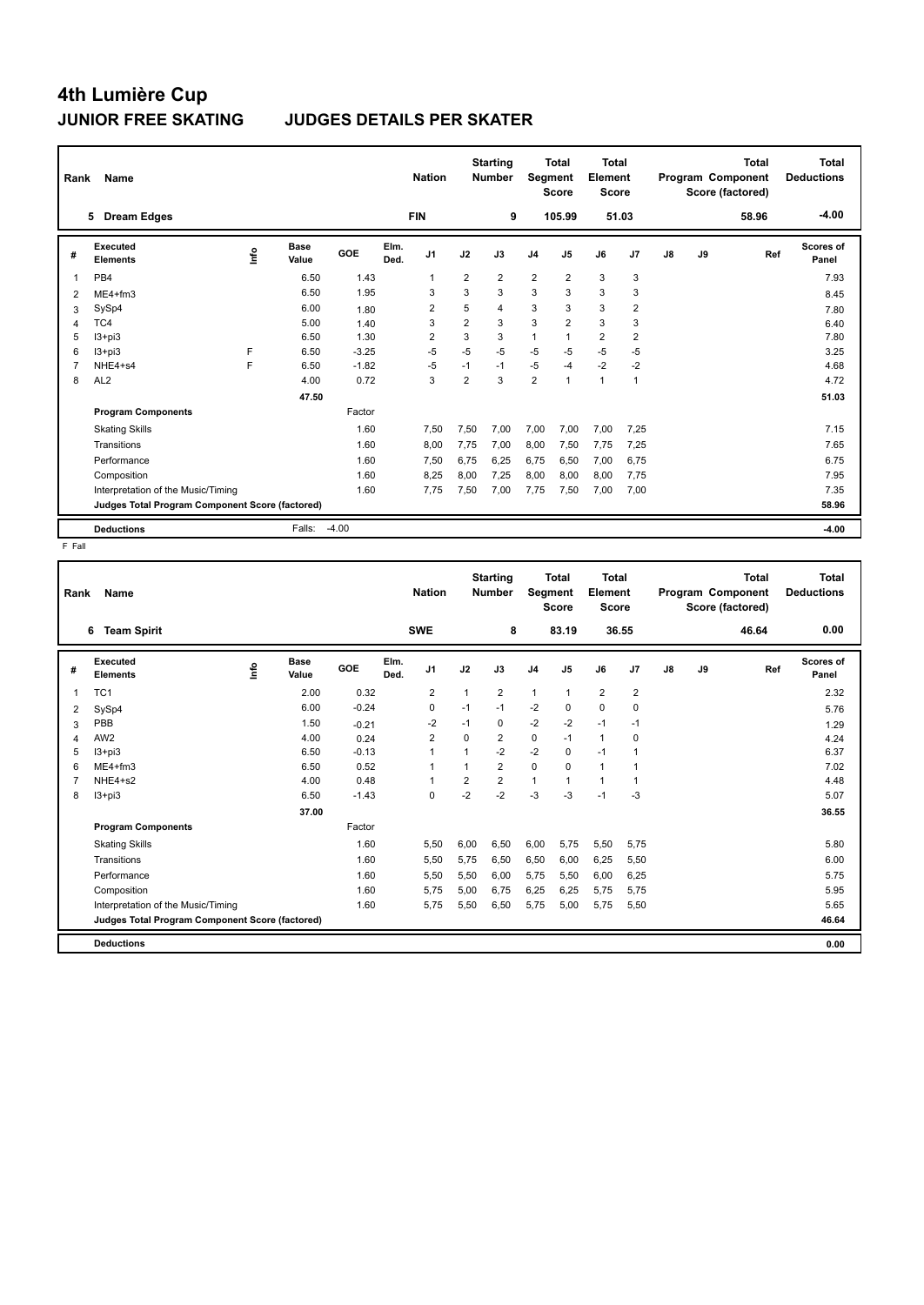### **JUNIOR FREE SKATING JUDGES DETAILS PER SKATER**

| Rank           | Name                                            |      |                      |         |              | <b>Nation</b>  |              | <b>Starting</b><br>Number        |              | <b>Total</b><br>Segment<br><b>Score</b> | <b>Total</b><br>Element<br><b>Score</b> |                |    |    | <b>Total</b><br>Program Component<br>Score (factored) | <b>Total</b><br><b>Deductions</b> |
|----------------|-------------------------------------------------|------|----------------------|---------|--------------|----------------|--------------|----------------------------------|--------------|-----------------------------------------|-----------------------------------------|----------------|----|----|-------------------------------------------------------|-----------------------------------|
|                | 7 Icicles Junior                                |      |                      |         |              | <b>GBR</b>     |              | 2                                |              | 70.71                                   |                                         | 32.47          |    |    | 38.24                                                 | 0.00                              |
| #              | <b>Executed</b><br><b>Elements</b>              | ١nf٥ | <b>Base</b><br>Value | GOE     | Elm.<br>Ded. | J <sub>1</sub> | J2           | J3                               | J4           | J5                                      | J6                                      | J7             | J8 | J9 | Ref                                                   | Scores of<br>Panel                |
| $\mathbf{1}$   | I2+pi2                                          |      | 4.00                 | $-0.48$ |              | $-1$           | 0            | $-2$                             | $-1$         | $-3$                                    | $\mathbf 0$                             | $-2$           |    |    |                                                       | 3.52                              |
| $\overline{2}$ | PB <sub>2</sub>                                 |      | 4.00                 | 0.32    |              | $\mathbf{1}$   | $\mathbf{1}$ | $-1$                             | $\mathbf{1}$ | $\mathbf 0$                             | $\mathbf{1}$                            | $\mathbf{1}$   |    |    |                                                       | 4.32                              |
| 3              | SySp3                                           |      | 5.00                 | $-0.40$ |              | 0              | $-1$         | $-1$                             | $-1$         | $-1$                                    | $\mathbf 0$                             | $-1$           |    |    |                                                       | 4.60                              |
| $\overline{4}$ | $12+pi3$                                        |      | 5.50                 | 0.00    |              | $\mathbf{1}$   | 0            | $-1$                             | 0            | $\mathbf 0$                             | $\mathbf 0$                             | $\pmb{0}$      |    |    |                                                       | 5.50                              |
| 5              | AL <sub>2</sub>                                 |      | 4.00                 | 0.32    |              | $\overline{2}$ | $\mathbf{1}$ | $\Omega$                         | 1            | $\Omega$                                | $\mathbf{1}$                            | $\mathbf{1}$   |    |    |                                                       | 4.32                              |
| 6              | TC <sub>2</sub>                                 |      | 3.00                 | 0.30    |              | 1              | $\mathbf{1}$ | $-1$                             | 1            | $\mathbf{1}$                            | $\mathbf{1}$                            | $\overline{2}$ |    |    |                                                       | 3.30                              |
| $\overline{7}$ | NHE3+sB                                         |      | 1.75                 | $-0.14$ |              | $-1$           | $-1$         | $-1$                             | $-1$         | $-1$                                    | $\mathbf 0$                             | $\mathbf 0$    |    |    |                                                       | 1.61                              |
| 8              | ME3+fm2                                         |      | 5.00                 | 0.30    |              | 0              | 0            | $\mathbf{1}$                     | 1            | $\mathbf 0$                             | $\mathbf{1}$                            | $\mathbf{1}$   |    |    |                                                       | 5.30                              |
|                |                                                 |      | 32.25                |         |              |                |              |                                  |              |                                         |                                         |                |    |    |                                                       | 32.47                             |
|                | <b>Program Components</b>                       |      |                      | Factor  |              |                |              |                                  |              |                                         |                                         |                |    |    |                                                       |                                   |
|                | <b>Skating Skills</b>                           |      |                      | 1.60    |              | 3,25           | 3,75         | 4,75                             | 4,25         | 4,00                                    | 4,00                                    | 4,75           |    |    |                                                       | 4.15                              |
|                | Transitions                                     |      |                      | 1.60    |              | 2,75           | 4,50         | 4,50                             | 4,25         | 4,25                                    | 4,50                                    | 5,00           |    |    |                                                       | 4.40                              |
|                | Performance                                     |      |                      | 1.60    |              | 3.50           | 5,25         | 5,00                             | 5,25         | 4,75                                    | 5,25                                    | 5,50           |    |    |                                                       | 5.10                              |
|                | Composition                                     |      |                      | 1.60    |              | 3,50           | 5,50         | 5,25                             | 5,00         | 5,25                                    | 4,75                                    | 5,50           |    |    |                                                       | 5.15                              |
|                | Interpretation of the Music/Timing              |      |                      | 1.60    |              | 3,50           | 5,25         | 5,25                             | 5,00         | 5,25                                    | 5,00                                    | 5,00           |    |    |                                                       | 5.10                              |
|                | Judges Total Program Component Score (factored) |      |                      |         |              |                |              |                                  |              |                                         |                                         |                |    |    |                                                       | 38.24                             |
|                |                                                 |      |                      |         |              |                |              |                                  |              |                                         |                                         |                |    |    |                                                       |                                   |
|                | <b>Deductions</b>                               |      |                      |         |              |                |              |                                  |              |                                         |                                         |                |    |    |                                                       | 0.00                              |
| Rank           | Name                                            |      |                      |         |              | <b>Nation</b>  |              | <b>Starting</b><br><b>Number</b> |              | Total<br>Segment<br><b>Score</b>        | <b>Total</b><br>Element<br><b>Score</b> |                |    |    | <b>Total</b><br>Program Component<br>Score (factored) | <b>Total</b><br><b>Deductions</b> |
|                | 8 Les Zazous                                    |      |                      |         |              | <b>FRA</b>     |              | $\overline{7}$                   |              | 67.74                                   |                                         | 32.86          |    |    | 36.88                                                 | $-2.00$                           |
| #              | <b>Executed</b><br><b>Elements</b>              | lnfo | <b>Base</b><br>Value | GOE     | Elm.<br>Ded. | J1             | J2           | J3                               | J4           | J5                                      | J6                                      | J <sub>7</sub> | J8 | J9 | Ref                                                   | Scores of<br>Panel                |
| $\mathbf{1}$   | $ME4 + fm2$                                     |      | 5.50                 | 0.44    |              | $\mathbf{1}$   | $\mathbf{1}$ | 1                                | 1            | $-1$                                    | $\overline{2}$                          | $\pmb{0}$      |    |    |                                                       | 5.94                              |
| $\overline{2}$ | NHE3+s1                                         |      | 2.50                 | 0.10    |              | 1              | $\mathbf{1}$ | $\mathbf{1}$                     | $-1$         | $\Omega$                                | $\mathbf{0}$                            | $\mathbf 0$    |    |    |                                                       | 2.60                              |
| 3              | $13 + pi2$                                      | F    | 5.00                 | $-2.40$ |              | $-5$           | $-5$         | $-5$                             | $-5$         | $-5$                                    | $-4$                                    | $-4$           |    |    |                                                       | 2.60                              |
| $\overline{4}$ | SySp4                                           |      | 6.00                 | $-0.36$ |              | 0              | $\mathbf{1}$ | $\Omega$                         | $-1$         | $-1$                                    | $-1$                                    | $-1$           |    |    |                                                       | 5.64                              |
| 5              | PB <sub>2</sub>                                 |      | 4.00                 | $-0.64$ |              | $-2$           | $-3$         | $-2$                             | $-1$         | $-2$                                    | $-1$                                    | $-1$           |    |    |                                                       | 3.36                              |
| 6              | I3+pi2                                          |      | 5.00                 | $-0.60$ |              | 0              | $-2$         | $\Omega$                         | $-2$         | $-2$                                    | $-1$                                    | $-1$           |    |    |                                                       | 4.40                              |
| $\overline{7}$ | TC4                                             |      | 5.00                 | $-0.60$ |              | $-2$           | $\mathbf{1}$ | $-2$                             | $-1$         | $-2$                                    | $-1$                                    | 0              |    |    |                                                       | 4.40                              |
| 8              | AL <sub>2</sub>                                 |      | 4.00                 | $-0.08$ |              | $\overline{2}$ | 0            | $\mathbf{1}$                     | 0            | $-1$                                    | $-2$                                    | $-1$           |    |    |                                                       | 3.92                              |
|                |                                                 |      | 37.00                |         |              |                |              |                                  |              |                                         |                                         |                |    |    |                                                       | 32.86                             |

**Deductions** Falls: -2.00 **-2.00**

**Program Components**  Skating Skills 4,50 4,75 4,50 4,75 4,75 4,00 4,50 1.60 4.60 Factor Transitions 1.60 4,50 5,00 4,75 4,75 4,00 3,75 4,75 4,75 4.55 4.55 Performance 2.60 1.60 4,75 4,25 5,00 4,75 3,50 4,00 4,50 4.45 Composition 1.60 5,00 4,75 5,00 5,00 4,50 4,00 5,00 4.85 Interpretation of the Music/Timing 1.60 4,75 5,25 5,00 4,75 4,25 3,50 4,25 4.60 **Judges Total Program Component Score (factored) 36.88**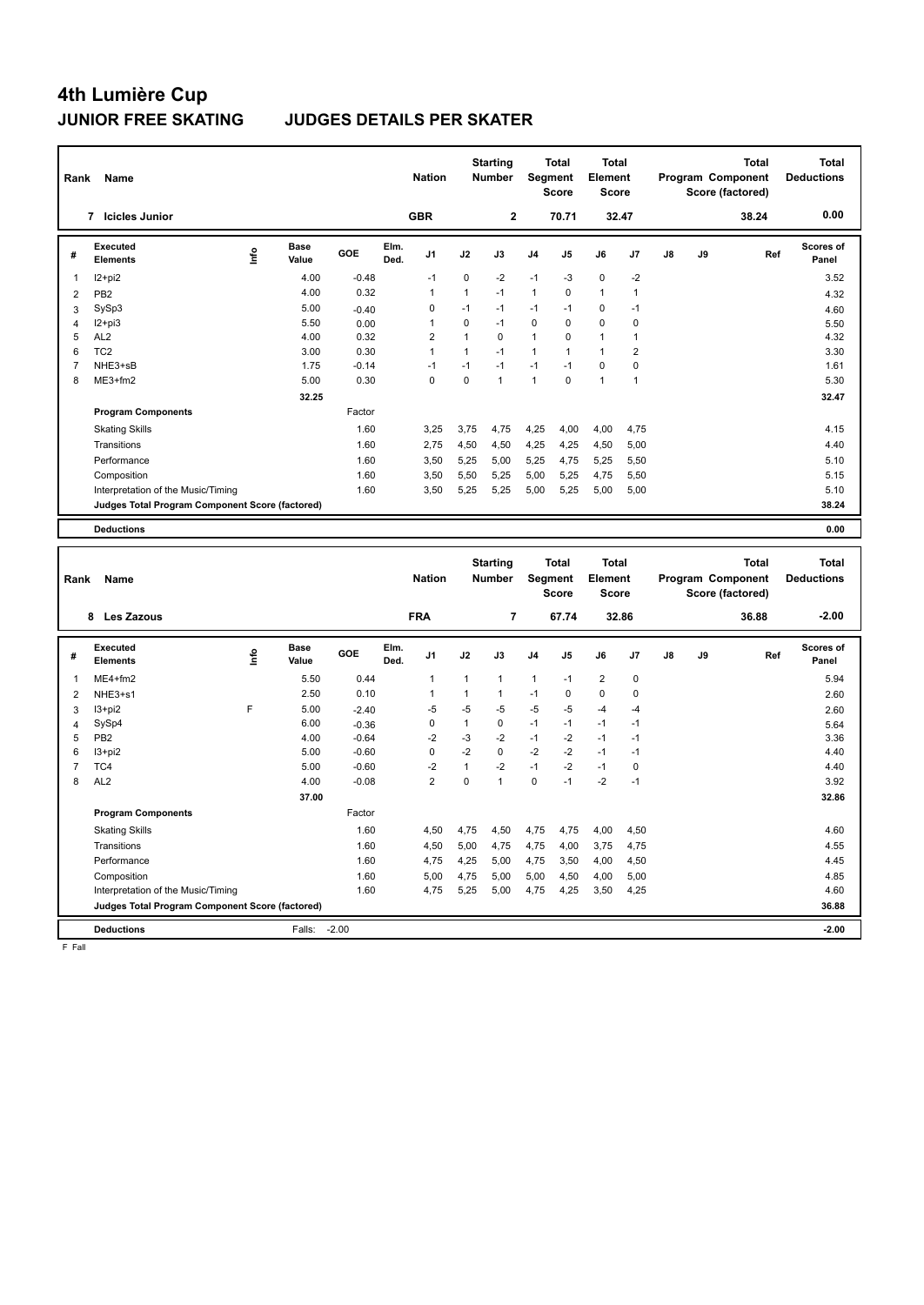### **JUNIOR FREE SKATING JUDGES DETAILS PER SKATER**

| Rank           | Name                                            |       |                      |         |              | <b>Nation</b>  |                         | <b>Starting</b><br><b>Number</b> |              | <b>Total</b><br>Segment<br><b>Score</b> | <b>Total</b><br>Element<br><b>Score</b> |                |               |    | <b>Total</b><br>Program Component<br>Score (factored) | <b>Total</b><br><b>Deductions</b> |
|----------------|-------------------------------------------------|-------|----------------------|---------|--------------|----------------|-------------------------|----------------------------------|--------------|-----------------------------------------|-----------------------------------------|----------------|---------------|----|-------------------------------------------------------|-----------------------------------|
|                | 9 Chrysalides                                   |       |                      |         |              | <b>FRA</b>     |                         | 4                                |              | 67.31                                   |                                         | 32.35          |               |    | 34.96                                                 | 0.00                              |
| #              | Executed<br>Elements                            | Linfo | <b>Base</b><br>Value | GOE     | Elm.<br>Ded. | J1             | J2                      | J3                               | J4           | J5                                      | J6                                      | J7             | $\mathsf{J}8$ | J9 | Ref                                                   | Scores of<br>Panel                |
| $\mathbf{1}$   | NHE2+s1                                         |       | 2.00                 | 0.08    |              | $-2$           | $\mathbf{1}$            | 0                                | 0            | 0                                       | $\mathbf{1}$                            | $\mathbf{1}$   |               |    |                                                       | 2.08                              |
| $\overline{2}$ | $13+pi2$                                        |       | 5.00                 | $-0.70$ |              | $\mathbf{1}$   | $-3$                    | $-2$                             | $-2$         | $-2$                                    | $-1$                                    | $\mathbf 0$    |               |    |                                                       | 4.30                              |
| 3              | TC4                                             |       | 5.00                 | $-0.20$ |              | $-1$           | $\mathbf{1}$            | $-1$                             | $\mathsf 0$  | $-1$                                    | $-1$                                    | $\overline{1}$ |               |    |                                                       | 4.80                              |
| $\overline{4}$ | AW <sub>2</sub>                                 |       | 4.00                 | 0.16    |              | 0              | 0                       | $\mathbf{1}$                     | 1            | $\mathbf{1}$                            | $\mathbf 0$                             | 0              |               |    |                                                       | 4.16                              |
| 5              | $ME4 + fm2$                                     |       | 5.50                 | 0.11    |              | $\mathbf{1}$   | 1                       | $-1$                             | 0            | $-1$                                    | $\Omega$                                | 1              |               |    |                                                       | 5.61                              |
| 6              | PBB                                             |       | 1.50                 | $-0.18$ |              | $-2$           | $-3$                    | $-1$                             | $-1$         | $-1$                                    | $-1$                                    | $\mathbf 0$    |               |    |                                                       | 1.32                              |
| $\overline{7}$ | $13 + pi2$                                      |       | 5.00                 | $-0.20$ |              | $\Omega$       | $\Omega$                | $-1$                             | $-1$         | $-1$                                    | $\mathbf 0$                             | $\mathbf{1}$   |               |    |                                                       | 4.80                              |
| 8              | SySp4                                           |       | 6.00                 | $-0.72$ |              | $-1$           | $-1$                    | $-2$                             | $-1$         | $-1$                                    | $-2$                                    | $-1$           |               |    |                                                       | 5.28                              |
|                |                                                 |       | 34.00                |         |              |                |                         |                                  |              |                                         |                                         |                |               |    |                                                       | 32.35                             |
|                | <b>Program Components</b>                       |       |                      | Factor  |              |                |                         |                                  |              |                                         |                                         |                |               |    |                                                       |                                   |
|                | <b>Skating Skills</b>                           |       |                      | 1.60    |              | 3,25           | 4,50                    | 4,25                             | 4,50         | 4,50                                    | 4,50                                    | 4,75           |               |    |                                                       | 4.45                              |
|                | Transitions                                     |       |                      | 1.60    |              | 3,25           | 4,50                    | 4,00                             | 4,75         | 4,50                                    | 4,00                                    | 4,50           |               |    |                                                       | 4.30                              |
|                | Performance                                     |       |                      | 1.60    |              | 4,00           | 4,00                    | 4,00                             | 4,75         | 4,50                                    | 4,25                                    | 5,00           |               |    |                                                       | 4.30                              |
|                | Composition                                     |       |                      | 1.60    |              | 4,00           | 5,00                    | 4,50                             | 4,50         | 4,75                                    | 4,25                                    | 5,25           |               |    |                                                       | 4.60                              |
|                | Interpretation of the Music/Timing              |       |                      | 1.60    |              | 3,75           | 4,00                    | 4,25                             | 4,50         | 4,25                                    | 4,00                                    | 5,00           |               |    |                                                       | 4.20                              |
|                | Judges Total Program Component Score (factored) |       |                      |         |              |                |                         |                                  |              |                                         |                                         |                |               |    |                                                       | 34.96                             |
|                |                                                 |       |                      |         |              |                |                         |                                  |              |                                         |                                         |                |               |    |                                                       |                                   |
|                | <b>Deductions</b>                               |       |                      |         |              |                |                         |                                  |              |                                         |                                         |                |               |    |                                                       | 0.00                              |
| Rank           | Name                                            |       |                      |         |              | <b>Nation</b>  |                         | <b>Starting</b><br><b>Number</b> |              | <b>Total</b><br>Segment<br><b>Score</b> | <b>Total</b><br>Element<br><b>Score</b> |                |               |    | <b>Total</b><br>Program Component<br>Score (factored) | <b>Total</b><br><b>Deductions</b> |
|                | 10 Ice Fire Junior                              |       |                      |         |              | <b>POL</b>     |                         | 5                                |              | 67.11                                   |                                         | 30.99          |               |    | 37.12                                                 | $-1.00$                           |
|                |                                                 |       |                      |         |              |                |                         |                                  |              |                                         |                                         |                |               |    |                                                       |                                   |
| #              | <b>Executed</b><br><b>Elements</b>              | ۴ů    | <b>Base</b><br>Value | GOE     | Elm.<br>Ded. | J1             | J2                      | J3                               | J4           | J5                                      | J6                                      | J7             | J8            | J9 | Ref                                                   | Scores of<br>Panel                |
| $\mathbf{1}$   | AL <sub>2</sub>                                 | F     | 4.00                 | $-1.20$ |              | $-4$           | $-3$                    | $-3$                             | $-3$         | $-4$                                    | $-2$                                    | $-2$           |               |    |                                                       | 2.80                              |
| $\overline{2}$ | ME4+fm2                                         |       | 5.50                 | $-0.66$ |              | $-2$           | $\mathbf 0$             | $\mathbf 0$                      | $-1$         | $-2$                                    | $-1$                                    | $-2$           |               |    |                                                       | 4.84                              |
| 3              | SySp4                                           |       | 6.00                 | $-0.48$ |              | 0              | $\mathbf{1}$            | $-1$                             | $-2$         | $-1$                                    | $-1$                                    | $-1$           |               |    |                                                       | 5.52                              |
| $\overline{4}$ | $14+pi2$                                        |       | 6.00                 | $-0.96$ |              | $-1$           | $-2$                    | -2                               | $-2$         | $-1$                                    | $-1$                                    | $-2$           |               |    |                                                       | 5.04                              |
| 5              | NHE2+s1                                         |       | 2.00                 | $-0.20$ |              | $-2$           | $-1$                    | $\mathbf 0$                      | $-2$         | $-2$                                    | $\mathbf 0$                             | $\mathbf 0$    |               |    |                                                       | 1.80                              |
| 6              | TC4                                             |       | 5.00                 | 0.40    |              | $\overline{2}$ | $\overline{\mathbf{c}}$ | $\mathbf 0$                      | $\mathbf{1}$ | 0                                       | $\mathbf{1}$                            | 0              |               |    |                                                       | 5.40                              |
| $\overline{7}$ | PBB                                             |       | 1.50                 | $-0.21$ |              | $-3$           | $-2$                    | $\mathbf 0$                      | $-1$         | $-2$                                    | $\mathbf 0$                             | $-2$           |               |    |                                                       | 1.29                              |
| 8              | $13 + pi2$                                      |       | 5.00                 | $-0.70$ |              | $-2$           | $-4$                    | $\overline{1}$                   | $-2$         | $-2$                                    | $\Omega$                                | $-1$           |               |    |                                                       | 4.30                              |
|                |                                                 |       | 35.00                |         |              |                |                         |                                  |              |                                         |                                         |                |               |    |                                                       | 30.99                             |
|                | <b>Program Components</b>                       |       |                      | Factor  |              |                |                         |                                  |              |                                         |                                         |                |               |    |                                                       |                                   |
|                | <b>Skating Skills</b>                           |       |                      | 1.60    |              | 3,25           | 4,50                    | 5,00                             | 4,75         | 4,50                                    | 4,25                                    | 4,50           |               |    |                                                       | 4.50                              |
|                | Transitions                                     |       |                      | 1.60    |              | 3.00           | 5.00                    | 4.75                             | 5,00         | 4.50                                    | 4,50                                    | 4.50           |               |    |                                                       | 4.65                              |

**Deductions** Falls: -1.00 **-1.00**

Performance 2.60 3,75 4,25 4,50 4,75 4,50 4,25 4,25 4.50 4.25 4.35 4.35 Composition 1.60 4,00 5,25 5,25 5,50 5,00 5,00 4,75 5.05 5.05 Interpretation of the Music/Timing 1.60 3,50 5,50 5,25 5,25 4,50 4,25 4,00 4.65 **Judges Total Program Component Score (factored) 37.12**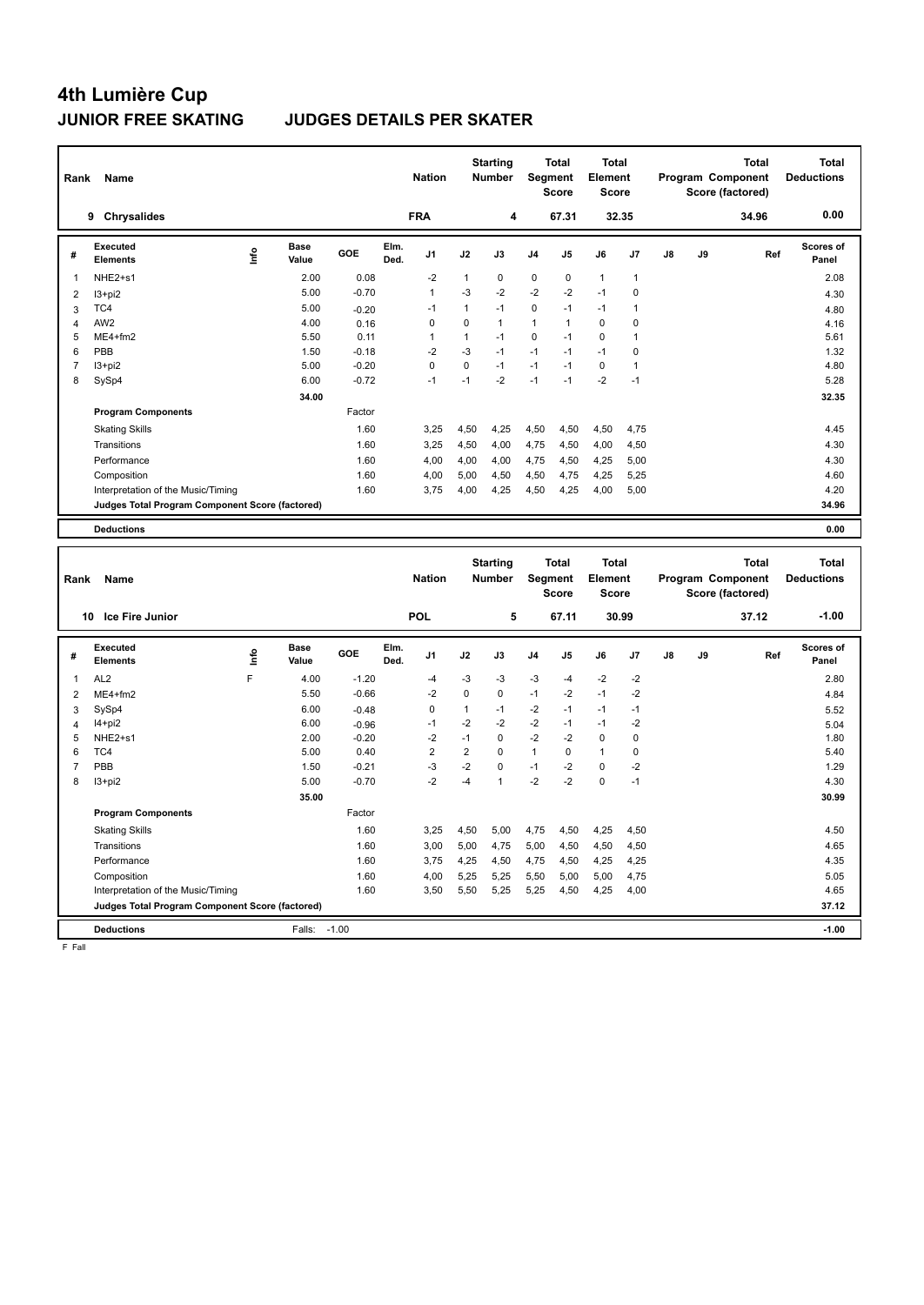### **JUNIOR FREE SKATING JUDGES DETAILS PER SKATER**

| Rank           | Name                                            |      |               |            |              | <b>Nation</b>  |          | <b>Starting</b><br><b>Number</b> | Segment        | Total<br><b>Score</b> | <b>Total</b><br>Element<br>Score |                |               |    | <b>Total</b><br>Program Component<br>Score (factored) | Total<br><b>Deductions</b> |
|----------------|-------------------------------------------------|------|---------------|------------|--------------|----------------|----------|----------------------------------|----------------|-----------------------|----------------------------------|----------------|---------------|----|-------------------------------------------------------|----------------------------|
|                | <b>Starlight Junior</b><br>11                   |      |               |            |              | <b>SUI</b>     |          | 6                                |                | 63.37                 |                                  | 30.61          |               |    | 33.76                                                 | $-1.00$                    |
| #              | Executed<br><b>Elements</b>                     | lnfo | Base<br>Value | <b>GOE</b> | Elm.<br>Ded. | J <sub>1</sub> | J2       | J3                               | J <sub>4</sub> | J <sub>5</sub>        | J6                               | J <sub>7</sub> | $\mathsf{J}8$ | J9 | Ref                                                   | Scores of<br>Panel         |
| 1              | TC <sub>3</sub>                                 |      | 4.00          | 0.56       |              | $\overline{2}$ |          | $\Omega$                         | 1              | $\mathbf{1}$          | $\overline{2}$                   | $\overline{2}$ |               |    |                                                       | 4.56                       |
| 2              | AL <sub>2</sub>                                 |      | 4.00          | 0.00       |              | $-1$           | $-1$     | $\mathbf{1}$                     | $\mathbf 0$    | 0                     | $\mathbf{1}$                     | 0              |               |    |                                                       | 4.00                       |
| 3              | NHE3+s1                                         |      | 2.50          | $-0.40$    |              | $-2$           | $-2$     | $-1$                             | $-1$           | $-2$                  | $\Omega$                         | $-2$           |               |    |                                                       | 2.10                       |
| 4              | PB <sub>2</sub>                                 |      | 4.00          | 0.00       |              | 0              | $\Omega$ | 0                                | $-1$           | $-1$                  | $\mathbf{1}$                     | $\overline{1}$ |               |    |                                                       | 4.00                       |
| 5              | $12+pi2$                                        |      | 4.00          | $-0.40$    |              | $-1$           | $-3$     | $-2$                             | $-1$           | $-1$                  | $\Omega$                         | 0              |               |    |                                                       | 3.60                       |
| 6              | $ME3+fm1$                                       |      | 4.00          | $-0.32$    |              | $\Omega$       | $-1$     | $-1$                             | $-1$           | $-1$                  | $\Omega$                         | $-1$           |               |    |                                                       | 3.68                       |
| $\overline{7}$ | SySp4                                           |      | 6.00          | $-0.96$    |              | -3             | $-2$     | $-1$                             | $-1$           | $-2$                  | $-2$                             | $-1$           |               |    |                                                       | 5.04                       |
| 8              | $12+pi3$                                        | F    | 5.50          | $-1.87$    |              | $-5$           | -4       | $-3$                             | $-3$           | -4                    | $-3$                             | $-3$           |               |    |                                                       | 3.63                       |
|                |                                                 |      | 34.00         |            |              |                |          |                                  |                |                       |                                  |                |               |    |                                                       | 30.61                      |
|                | <b>Program Components</b>                       |      |               | Factor     |              |                |          |                                  |                |                       |                                  |                |               |    |                                                       |                            |
|                | <b>Skating Skills</b>                           |      |               | 1.60       |              | 3.50           | 4,00     | 4.50                             | 4,00           | 4.00                  | 4,25                             | 4.25           |               |    |                                                       | 4.10                       |
|                | Transitions                                     |      |               | 1.60       |              | 3.25           | 4,25     | 4.25                             | 4.25           | 4,75                  | 4,50                             | 4,75           |               |    |                                                       | 4.40                       |
|                | Performance                                     |      |               | 1.60       |              | 3.25           | 3.75     | 4.25                             | 4.00           | 3.75                  | 4,25                             | 4.75           |               |    |                                                       | 4.00                       |
|                | Composition                                     |      |               | 1.60       |              | 3,00           | 4,00     | 4,75                             | 4,50           | 5,50                  | 4,75                             | 5,00           |               |    |                                                       | 4.60                       |
|                | Interpretation of the Music/Timing              |      |               | 1.60       |              | 3.25           | 4,00     | 4,50                             | 4,25           | 3.75                  | 4,00                             | 4,00           |               |    |                                                       | 4.00                       |
|                | Judges Total Program Component Score (factored) |      |               |            |              |                |          |                                  |                |                       |                                  |                |               |    |                                                       | 33.76                      |
|                | <b>Deductions</b>                               |      | Falls:        | $-1.00$    |              |                |          |                                  |                |                       |                                  |                |               |    |                                                       | $-1.00$                    |

| Rank | <b>Name</b>                                     |      |               |         |              | <b>Nation</b>  |                | <b>Starting</b><br><b>Number</b> | Segment        | <b>Total</b><br><b>Score</b> | <b>Total</b><br>Element<br><b>Score</b> |              |    |    | <b>Total</b><br>Program Component<br>Score (factored) | <b>Total</b><br><b>Deductions</b> |
|------|-------------------------------------------------|------|---------------|---------|--------------|----------------|----------------|----------------------------------|----------------|------------------------------|-----------------------------------------|--------------|----|----|-------------------------------------------------------|-----------------------------------|
| 12   | <b>Solway Stars</b>                             |      |               |         |              | <b>GBR</b>     |                | 3                                |                | 58.64                        |                                         | 30.40        |    |    | 28.24                                                 | 0.00                              |
| #    | Executed<br><b>Elements</b>                     | ١nf٥ | Base<br>Value | GOE     | Elm.<br>Ded. | J <sub>1</sub> | J2             | J3                               | J <sub>4</sub> | J5                           | J6                                      | J7           | J8 | J9 | Ref                                                   | Scores of<br>Panel                |
| 1    | TC <sub>2</sub>                                 |      | 3.00          | 0.18    |              | 1              | $\overline{2}$ | 0                                | $\mathbf 0$    | $\mathbf 0$                  | $\mathbf{1}$                            | $\mathbf{1}$ |    |    |                                                       | 3.18                              |
| 2    | I3+pi2                                          |      | 5.00          | $-0.30$ |              | 0              | $-1$           | $-2$                             | $-1$           | $-1$                         | $\mathbf{1}$                            | 0            |    |    |                                                       | 4.70                              |
| 3    | PB <sub>2</sub>                                 |      | 4.00          | 0.24    |              | -1             | 1              | 0                                | $\mathbf{1}$   | $\Omega$                     | $\mathbf 0$                             | 1            |    |    |                                                       | 4.24                              |
| 4    | SySp4                                           |      | 6.00          | $-0.60$ |              | 0              | $-2$           | 0                                | $-1$           | $-1$                         | $-1$                                    | $-2$         |    |    |                                                       | 5.40                              |
| 5    | NHE3+s1                                         |      | 2.50          | $-0.35$ |              | $-2$           | $-1$           | $-2$                             | $-1$           | $-2$                         | $-1$                                    | $-1$         |    |    |                                                       | 2.15                              |
| 6    | $13 + pi3$                                      |      | 6.50          | $-0.39$ |              | $\Omega$       | $\Omega$       | $-2$                             | $-1$           | $-2$                         | $\Omega$                                | 0            |    |    |                                                       | 6.11                              |
|      | MEB+fmB                                         |      | 1.00          | $-0.06$ |              | 0              | 1              | $-1$                             | $-1$           | $-2$                         | $-1$                                    | 0            |    |    |                                                       | 0.94                              |
| 8    | AL <sub>2</sub>                                 |      | 4.00          | $-0.32$ |              | $-2$           | $-2$           | 0                                | 0              | -2                           | $\mathbf 0$                             | 0            |    |    |                                                       | 3.68                              |
|      |                                                 |      | 32.00         |         |              |                |                |                                  |                |                              |                                         |              |    |    |                                                       | 30.40                             |
|      | <b>Program Components</b>                       |      |               | Factor  |              |                |                |                                  |                |                              |                                         |              |    |    |                                                       |                                   |
|      | <b>Skating Skills</b>                           |      |               | 1.60    |              | 3,00           | 4,00           | 3,50                             | 3,50           | 3,00                         | 3,75                                    | 3,75         |    |    |                                                       | 3.50                              |
|      | Transitions                                     |      |               | 1.60    |              | 2,50           | 4,00           | 3,50                             | 3,50           | 3,00                         | 3,25                                    | 4,25         |    |    |                                                       | 3.45                              |
|      | Performance                                     |      |               | 1.60    |              | 3,00           | 3,75           | 3,75                             | 3,75           | 3,25                         | 3,50                                    | 4,25         |    |    |                                                       | 3.60                              |
|      | Composition                                     |      |               | 1.60    |              | 2,50           | 3,50           | 4,00                             | 3,75           | 3,75                         | 3,75                                    | 4,25         |    |    |                                                       | 3.75                              |
|      | Interpretation of the Music/Timing              |      |               | 1.60    |              | 2,75           | 3,50           | 3,25                             | 3,50           | 3,00                         | 3,50                                    | 3.75         |    |    |                                                       | 3.35                              |
|      | Judges Total Program Component Score (factored) |      |               |         |              |                |                |                                  |                |                              |                                         |              |    |    |                                                       | 28.24                             |
|      | <b>Deductions</b>                               |      |               |         |              |                |                |                                  |                |                              |                                         |              |    |    |                                                       | 0.00                              |